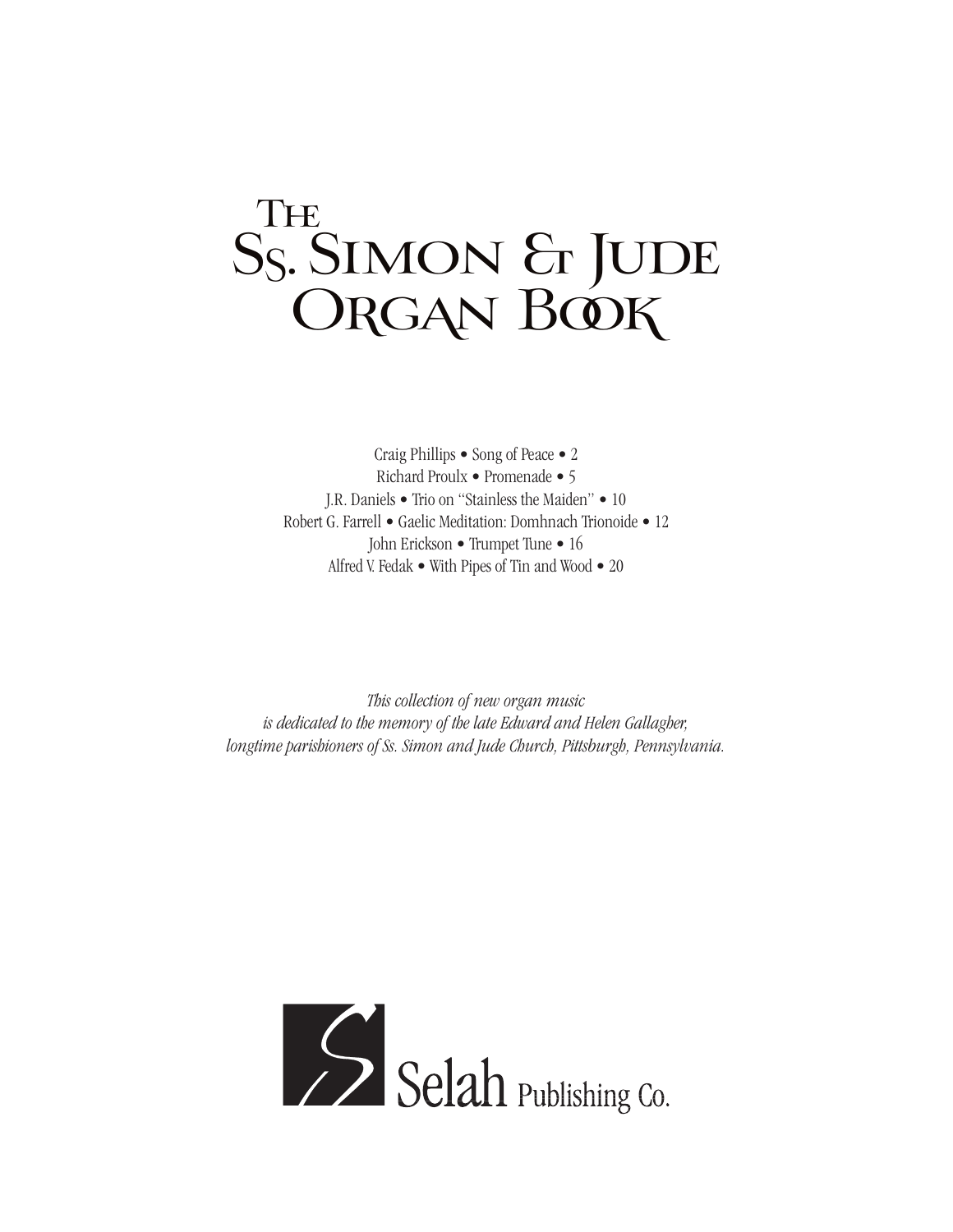## SONG OF PEACE

I. Solo\* I. Solo\* II. warm founds. 8' II. warm founds. 8' III. (Gt.) Pr. 8', mans. coupled III. (Gt.) Pr. 8', mans. coupled Ped.: soft 16', 8', II/Ped. Ped. soft 16', 8', II/Ped.









\* solo may be an 8' oboe or clarinet, or a beautiful 8' Tpt., under expression.

© 2010 Selah Publishing Co., Inc. All rights reserved. www.selahpub.com *It is illegal to photocopy this music.*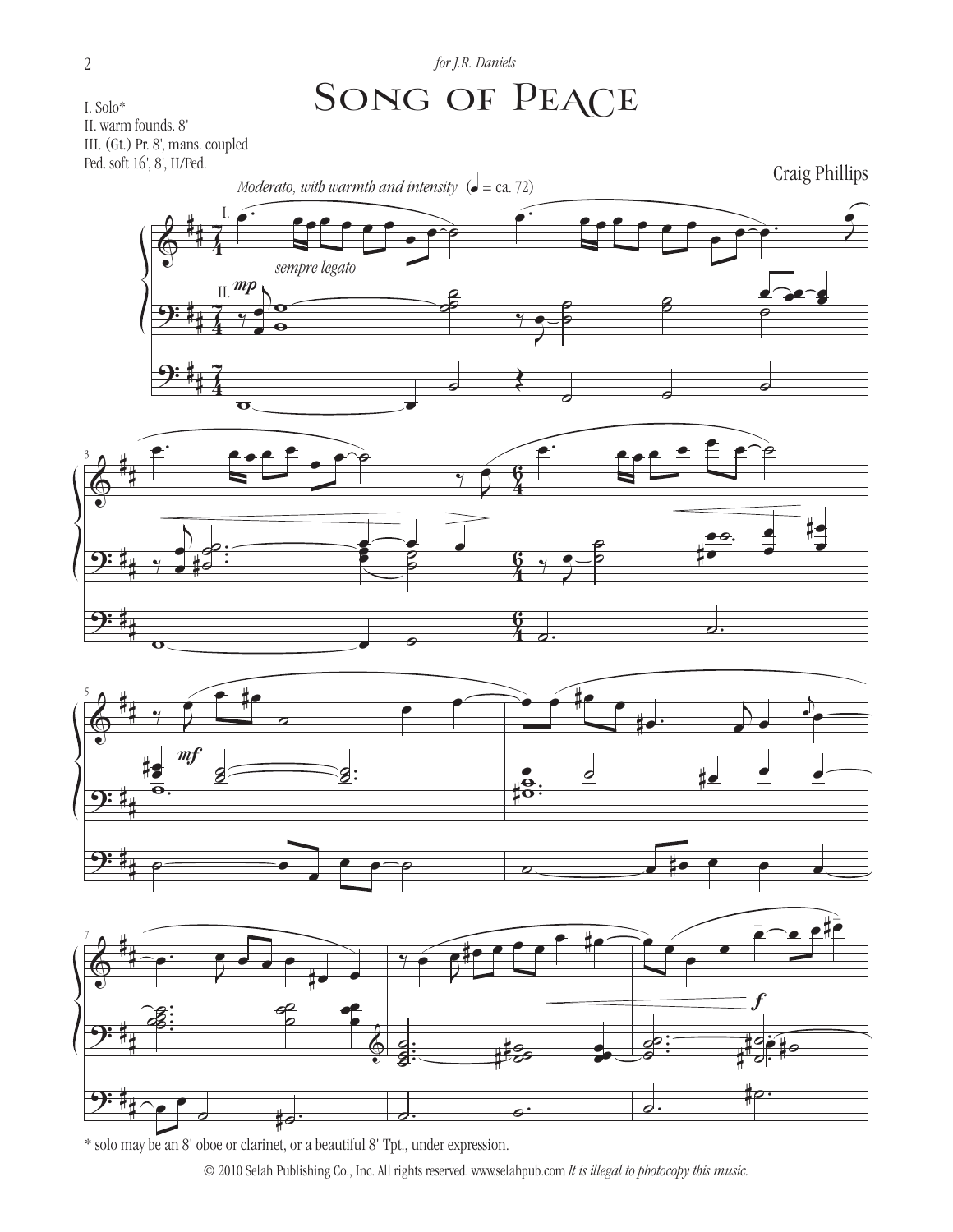## PROMENADE



© 2010 Selah Publishing Co., Inc. All rights reserved. www.selahpub.com *It is illegal to photocopy this music.*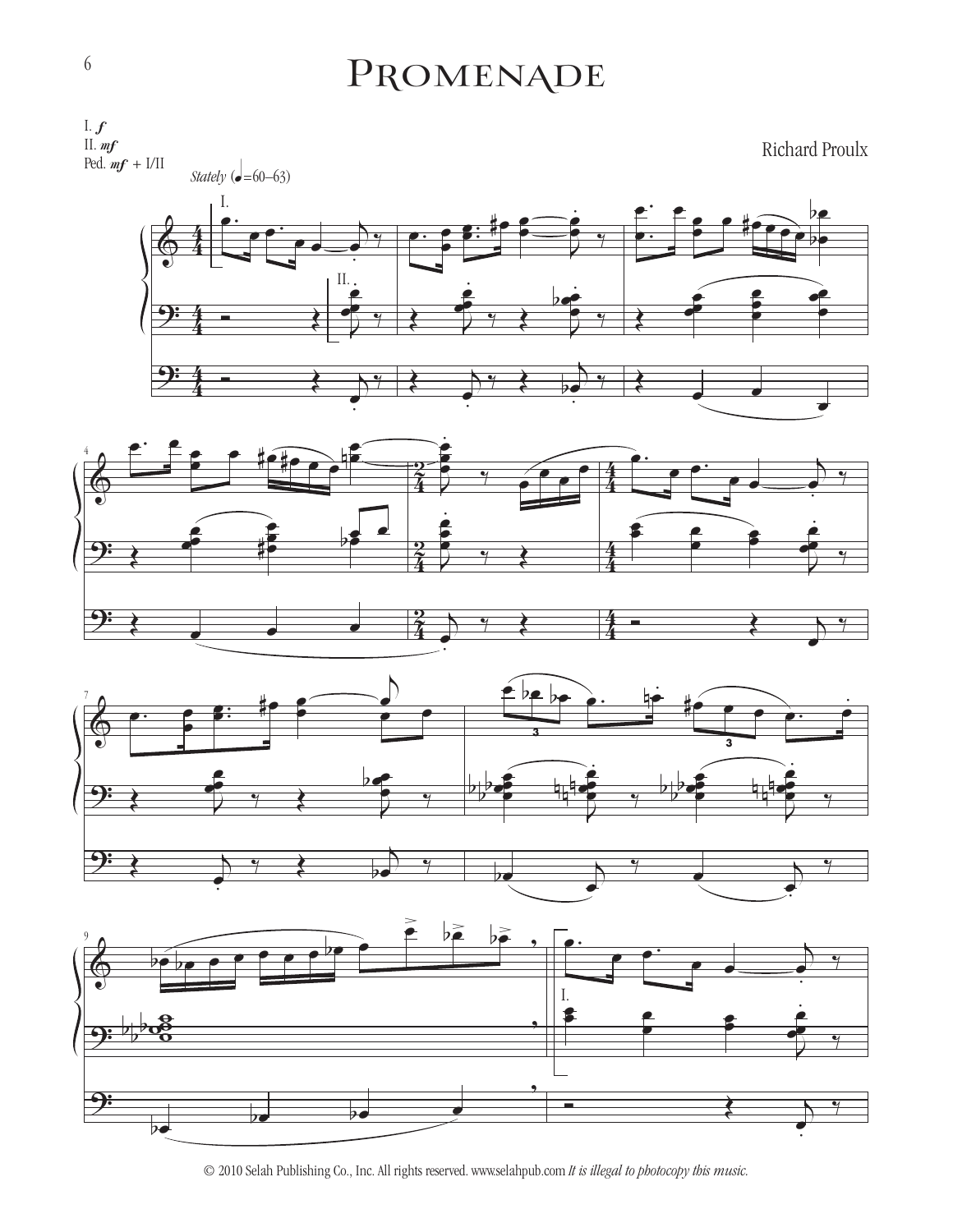## Trio on "Stainless the Maiden" Trio on "Stainless the Maiden" 10

Polish hymn Sedeczna Matko

J.R. Daniels

 $\bm{\phi}$ <u>9:</u> <u>9:</u> # # # # # #  $\frac{4}{4}$ 4  $\frac{4}{4}$ 4  $\frac{4}{4}$ 4 . . . . . . œ œ œ œ  $\frac{1}{\bullet}$ ∑ œ œ œ œ œ  $\epsilon$ ∑  $\overline{\cdot}$ œ œ œ  $\overrightarrow{e}$ ∑  $\overline{\bullet}$  $\overline{\cdot}$  $\epsilon$ ∑ œ œ œ œ *Moderato*







<sup>© 2010</sup> Selah Publishing Co., Inc. All rights reserved. www.selahpub.com *It is illegal to photocopy this music.*

 $G_{\rm eff}$  flutes  $\frac{1}{2}$ Gt. flutes  $8', 4'$ Sw. reed 8'

Ped. 16', 8', flutes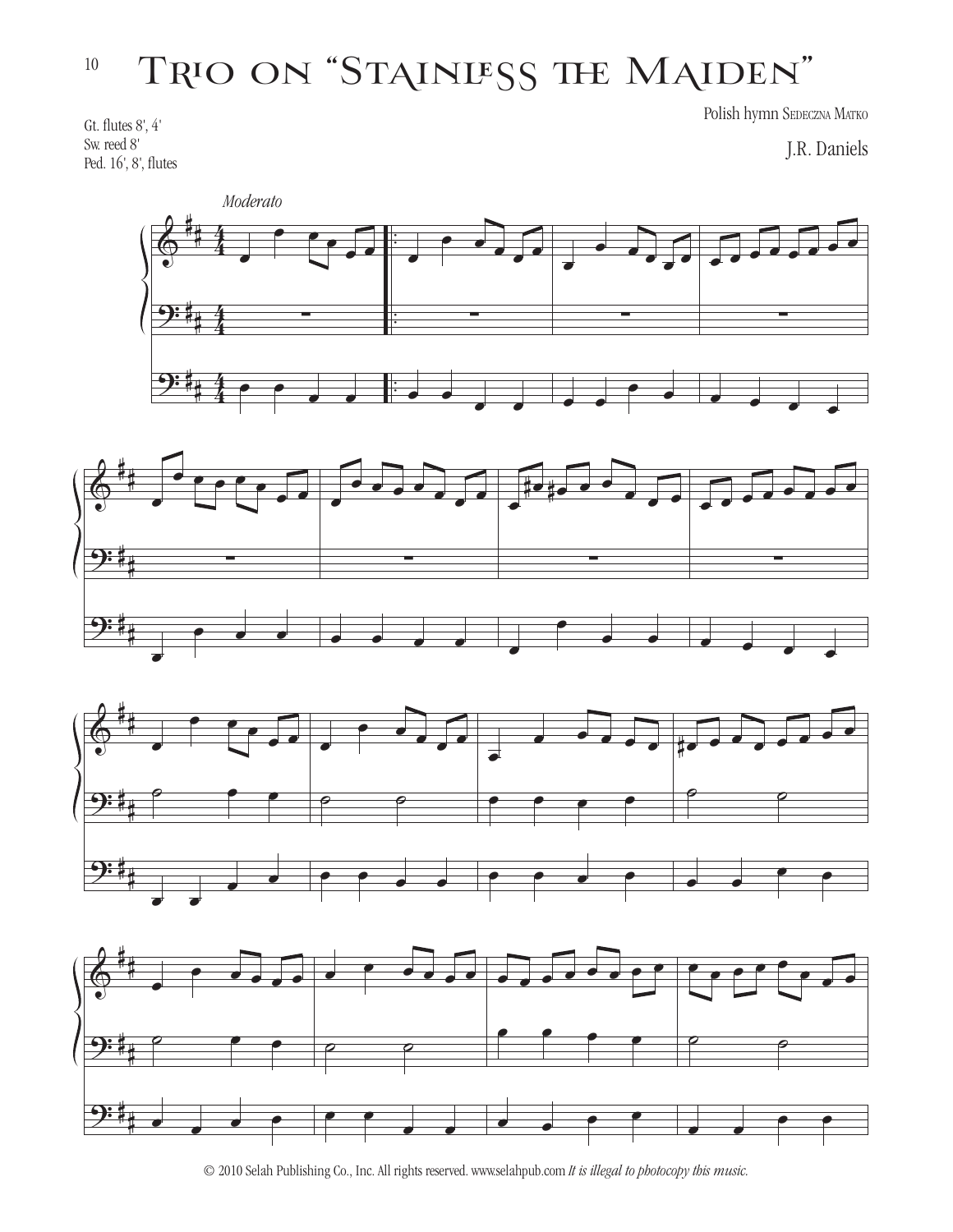GÆLIC MEDITATION: DOMHNACH TRIONOIDE





![](_page_4_Figure_3.jpeg)

![](_page_4_Figure_4.jpeg)

© 2010 Selah Publishing Co., Inc. All rights reserved. www.selahpub.com *It is illegal to photocopy this music.*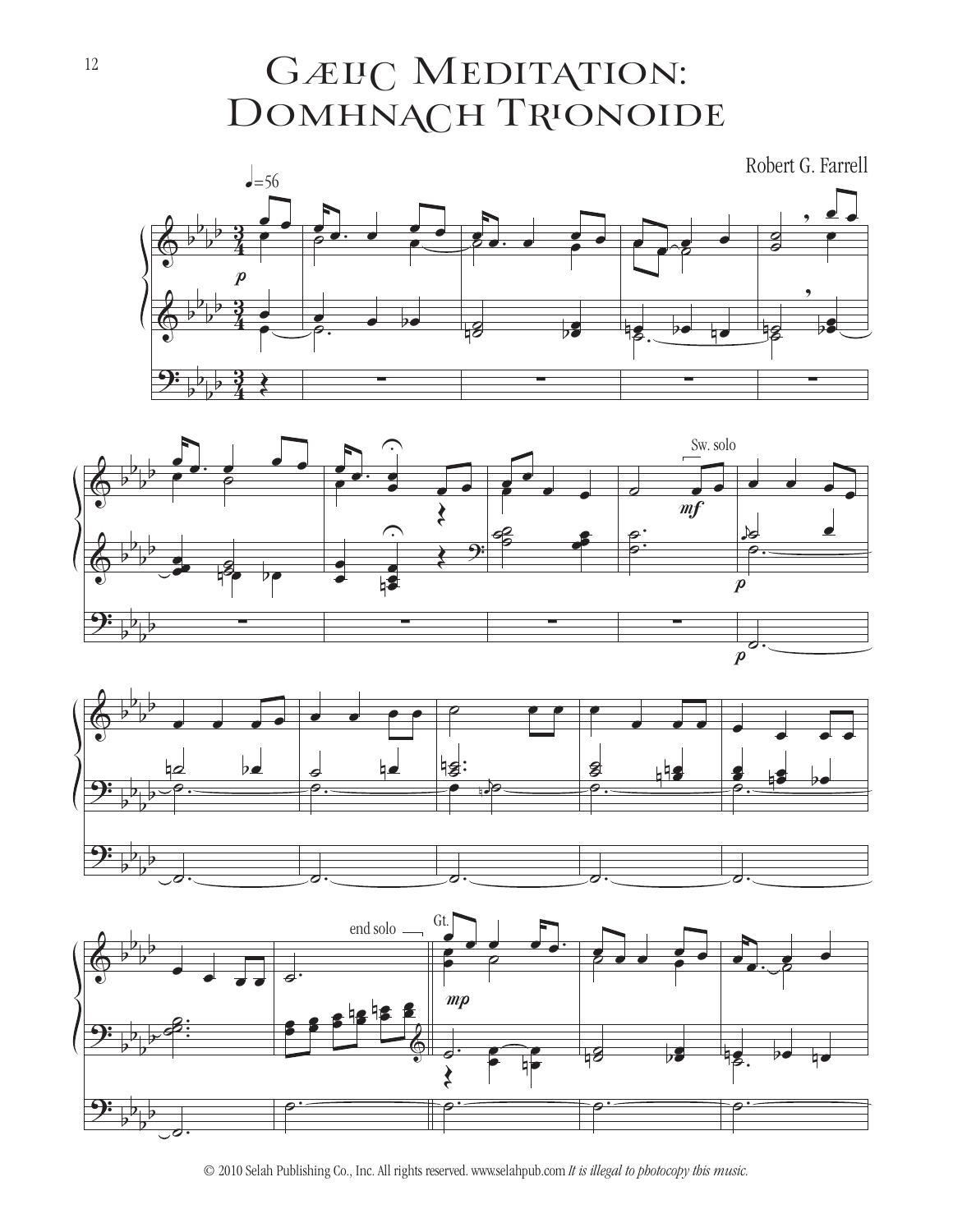*for J.R.* TRUMPET TUNE

![](_page_5_Figure_1.jpeg)

![](_page_5_Figure_2.jpeg)

![](_page_5_Figure_3.jpeg)